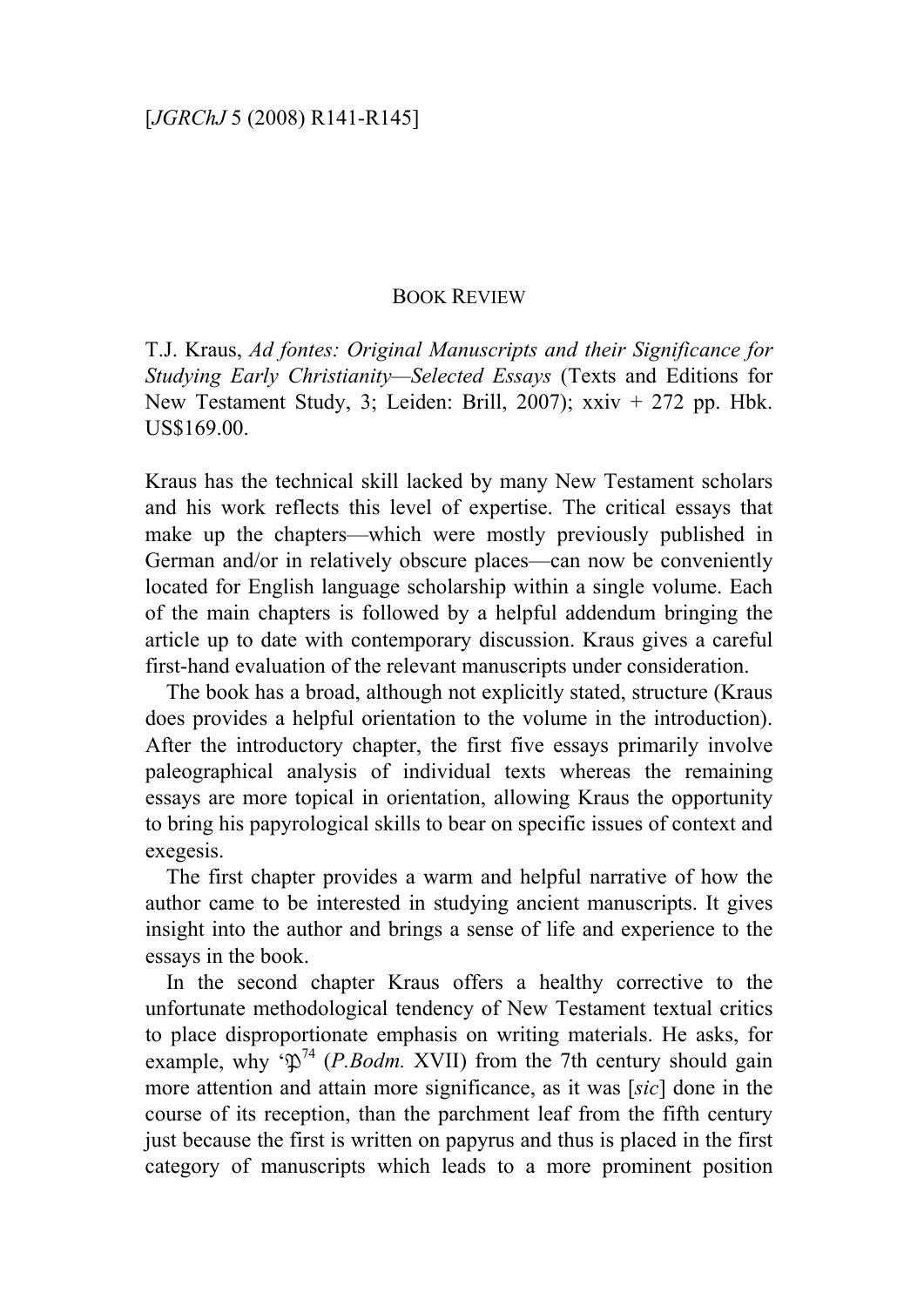rather than the latter, placed somewhat later in the list in a rather inconspicuous position' (p. 16). Instead of writing material, emphasis in discussions of dating and significance should be placed upon paleography.

The third chapter deals with  $\mathfrak{P}^{45}$ , noting its importance for assessing early Christianity. It includes a detailed description of the editing process for the manuscript, its style of hand, differences with  $NA^{27}$ , a comparative analysis of its page layout with other papyri and an analysis of the level of scribal competence. Overall, this is a significant chapter for introducing the manuscript and pushing the discussion forward by raising important critical questions. The addendum provides a helpful survey of studies published since the original publication of the article.

P.Oxy. 840 is discussed in Chapter 4, directly considering its function—whether it was an amulet or a miniature codex. Kraus takes his cue from Michael Kruger's recently published dissertation on this non-canonical Gospel, but he faults Kruger for not giving appropriate attention to paleographical details in his consideration of the document's function within its community. Kraus supplements Kruger's weakness at this point by providing precisely such an analysis and concludes that it is not likely that P.Oxy. 840 served the purposes of an amulet. 'Other usages come into view, such as the use as a toy book for children, more probably as a miniature notebook, or most probably as a privately used miniature codex' (p. 57).

Chapter 5 reconsiders the so-called Fayum Gospel (P.Vindob.G 2325). Kraus supplies us with a helpful reconstruction of the fragmentary papyrus through a careful study of the paleographical features of the text. This concentration, according to Kraus, also 'brings forth many significant aspects that have to be considered for the discussion of other biblical papyri, the *nomina sacra*, the use of the codex as an early Christian form of book, and the evaluation of the texts of the noncanonical Gospels among early Christians, to mention only a few issues' (p. 83). Especially interesting is the suggestion that, based on the use of a *nominum sacrum* for Peter's name, this previously unknown Gospel could 'promote a potential attribute [*sic*] of the fragment to the *Gospel of Peter*' (p. 83). The addendum includes further discussion of recent research on paleographical issues related to apocryphal Gospels, especially scribal markings and *nomina sacra*.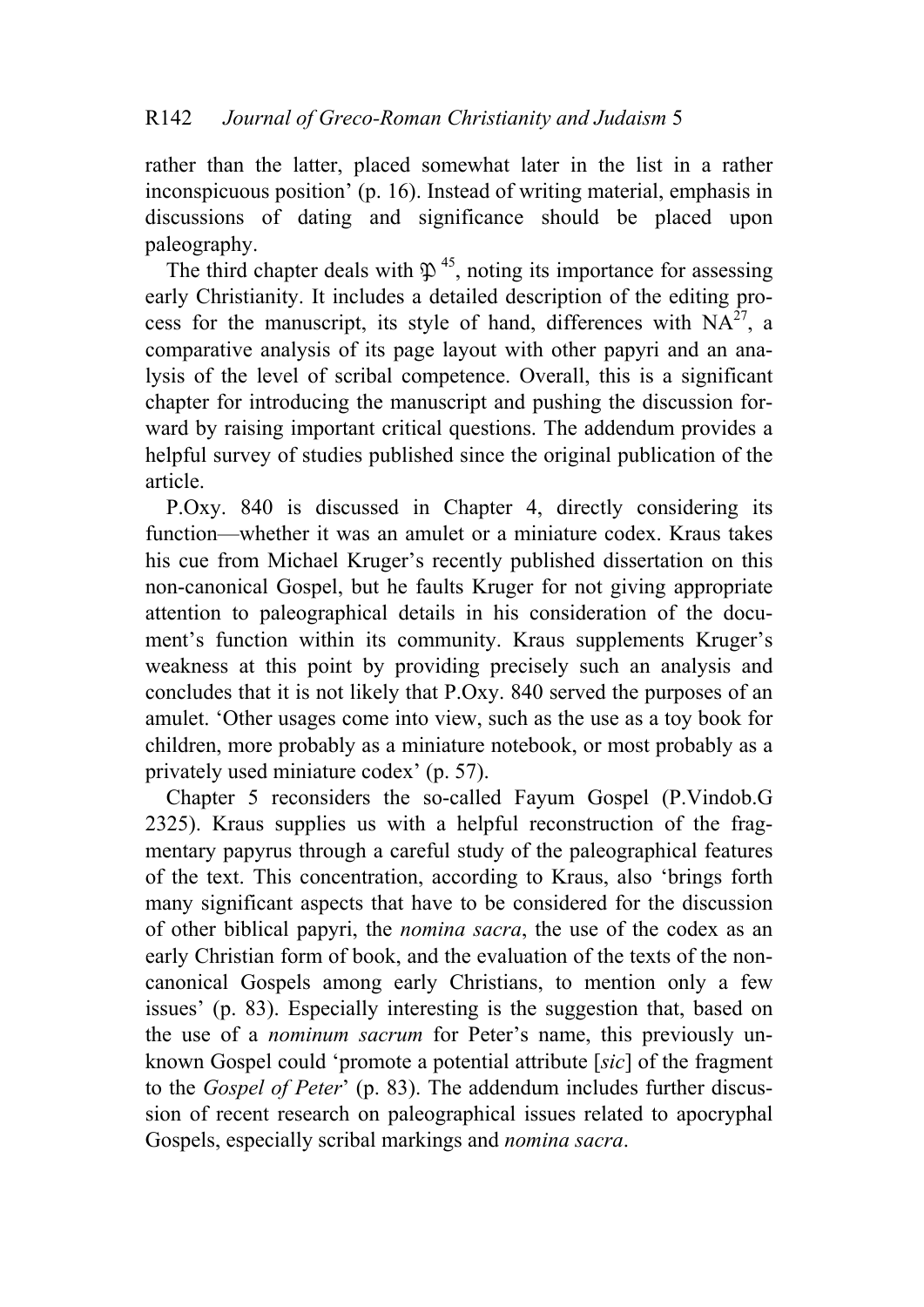A line-by-line paleographic commentary on the verso of P.Vindob.G 35835, including photographs, occupies the majority of attention in Chapter 6. The study disconfirms Kraus's initial assumption that the fragment preserves an excerpt from one of John Chrysostom's homilies or a homily written in his name. The addendum supplements the study with a line-by-line paleographic commentary on the recto of the papyrus. Kraus's final assessment is that the document probably preserves either parts of an early Christian treatise on jurisdiction or, more likely, a homily.

Chapter 7, which investigates literacy in the non-literary papyri, marks a shift into a series of more topically focused studies. Kraus considers three illiteracy formulas, two indicating the illiteracy of the author and a third 'slow writer' formula. He shows that public officials and even a scribe named Petaus could get by with no or minimal literacy, demonstrating that in numerous circumstances literate and illiterate persons could share equally in social opportunity. My judgment, however, is that such evaluations cannot be generalized too broadly and that evidence must be taken on a case-by-case basis, remembering that education in literacy and beyond were often crucial steps for ancients desiring social status. While it is true that one may have high social standing in certain instances without literacy training, it must still be maintained that literacy and (especially) rhetorical training greatly aided the process of attaining high social standing. Kraus's claim that the papyrological results from Greco-Roman Egypt have little value in assessing the larger Hellenistic world is also questionable (p. 124)—at least it is one that runs against a consensus currently forming among classical scholars.

The next chapter considers more directly the phenomenon of slow writers in the documentary papyri. A distinction is made between a 'slow writer' ( $\beta \rho \alpha \delta \acute{\epsilon} \omega$  yp $\alpha \acute{\phi} \omega$ ) and someone who just wrote slowly and carefully. A 'slow writer' is someone like Petaus who was extremely limited in his literacy—only being able to write his name and a few other formulas. This is different from a person who wrote slowly or wrote with effort. Kraus, therefore, issues an important criticism in the discussion of 7Q5, perhaps containing a piece of Mark's Gospel (see below), where it is often asserted that the text was written by a slow writer.

In Chapter 10 Kraus begins by exploring the meaning and function of  $\alpha y \propto \alpha \mu \alpha \cos \alpha$  and  $\delta \alpha \sin \gamma$ . He then plots out the implications that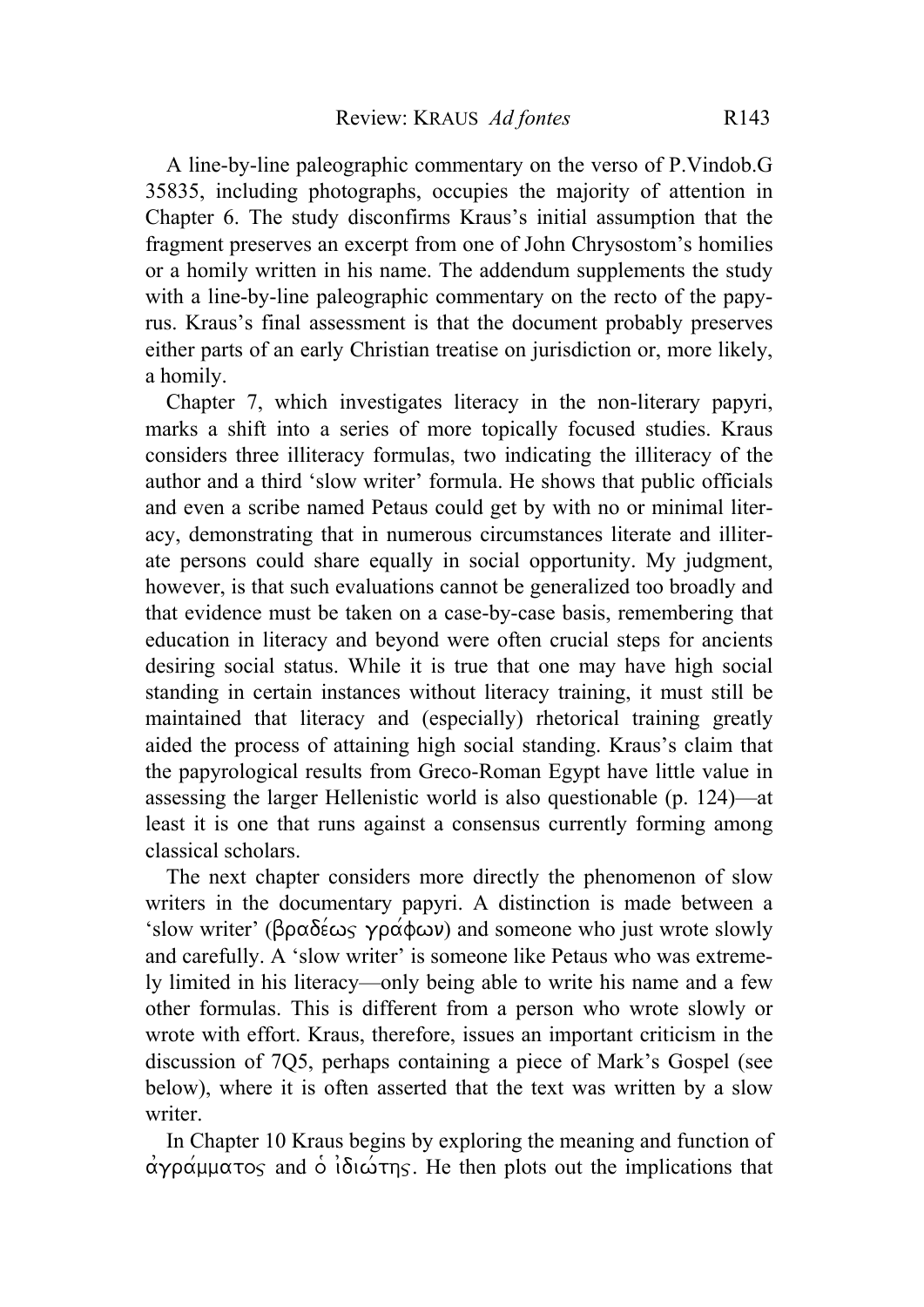his study has for the meaning of the terms in Acts 4.13 where they are applied to Peter and John. Given that the New Testament socio-cultural setting does not carry with it the idealistic assumptions of the classical authors, Kraus suggests that the words do not describe social class, rhetorical instruction or training, and since it is without a semantically opposed term,  $\delta$ ιώτης just means a non-specialist or layman. Thus Acts 4.13 should be rendered 'illiterate men and laymen'. The addendum has a helpful discussion covering the omission of  $\delta$  $\omega$ The in Codex Bezae and additional analysis of the view that the two terms form a hendiadys.

An individual verse is also considered in Chapter 10. The meaning of 'knowing letters' in Jn 7.15b is taken up here. Since, as Kraus has attempted to show in previous essays in the volume, illiterates were not discriminated against, the Jews' astonishment that Jesus knew letters without being educated can in no way be taken as derogatory. The contextual emphasis falls on the amazement of the people that Jesus knew letters without having learned them.

The eleventh chapter aims to derive insights into the ancient practice of book lending by observing comments on the lending of texts in P.Oxy. 4365, which, based on the use of *nomina sacra*, undoubtedly emerged from an early Christian context. The letter discusses two books that were being lent, the books of *Jubilees* and *4 Ezra*, with the latter being identified with a female lender. Sender and addressee names are absent, indicating that Christianity was not yet officially recognized and was under persecution. The two people involved in the lending process were educated and belonged to the social elite.

Kraus employs the resources of linguistic study in the documentary papyri in his analysis of the judicial language of Philemon 19 in Chapter 12. He points to the legal practice attested in the papyri of signing with one's own hand in order to preserve the legal validity of a document and argues that this is the significance of Paul's remark that he wrote the letter with his own hand. When coupled with the extensive use in Philemon of legal terminology found in the documentary papyri, it becomes clear—at least to Kraus—that Paul was deliberately employing language common in contract law that was suitable to the epistolary situation for the letter.

The final chapter assesses the *status quaestionis* in the study of 7Q5 and attempts to further qualify the discussion. With his usual care, Kraus considers in some detail the paleographical features of the text.